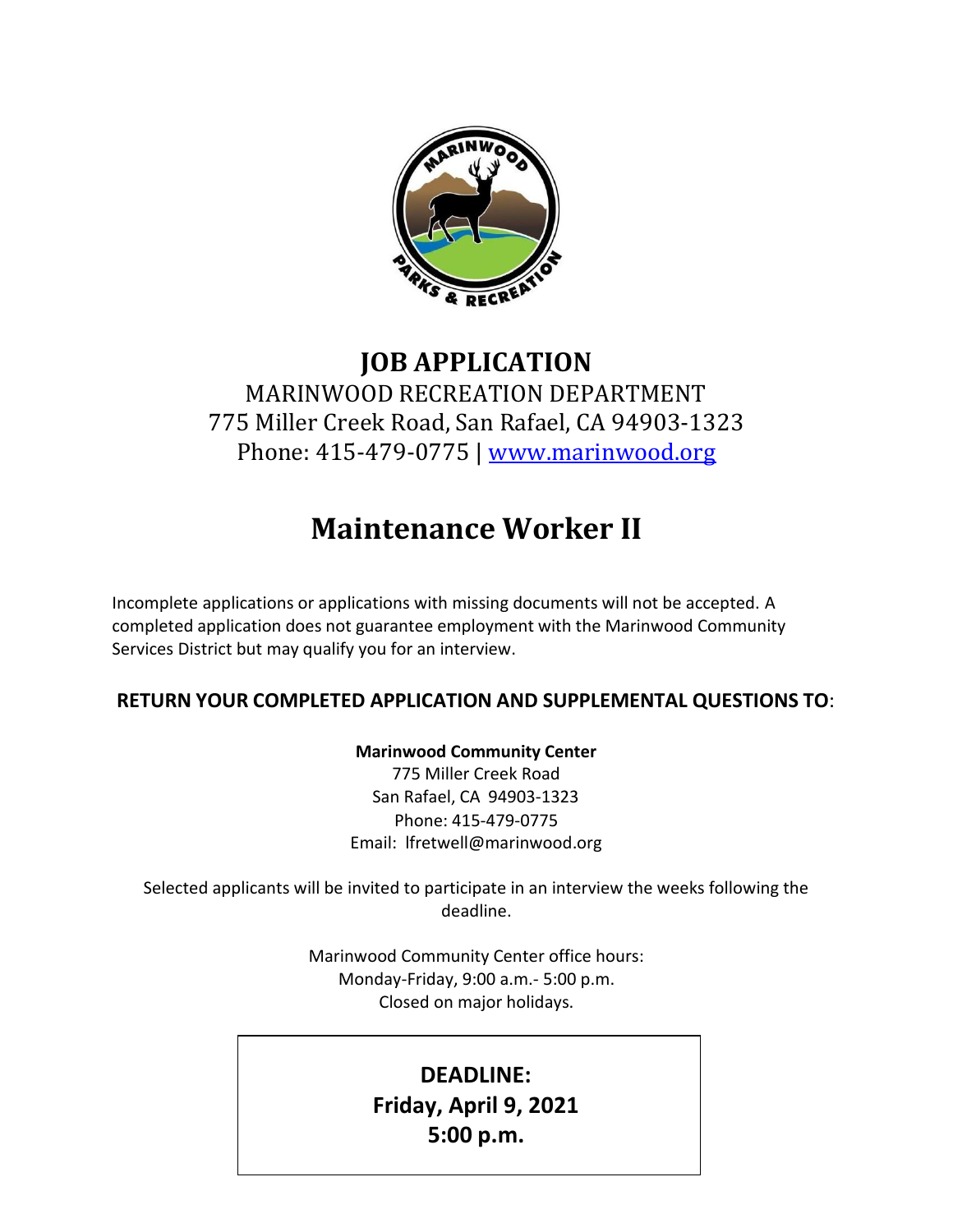| Marinwood Community Services District            |  |
|--------------------------------------------------|--|
| 775 Miller Creek Road, San Rafael, CA 94903-1323 |  |
| Phone: 415-479-0775                              |  |
| www.marinwood.org                                |  |

|                                                                                  |  | Last |  |  |
|----------------------------------------------------------------------------------|--|------|--|--|
|                                                                                  |  |      |  |  |
|                                                                                  |  |      |  |  |
|                                                                                  |  |      |  |  |
|                                                                                  |  |      |  |  |
| Driver's License # & State ______________________                                |  |      |  |  |
| Have you worked for the Marinwood Community Services District before? __________ |  |      |  |  |
|                                                                                  |  |      |  |  |
|                                                                                  |  |      |  |  |
| <b>Education / History / Skills</b>                                              |  |      |  |  |
| <b>Education:</b>                                                                |  |      |  |  |
| Circle the highest grade completed:                                              |  |      |  |  |
| 1 2 3 4 5 6 7 8 9 10 11 12 G.E.D. 13 14 15 16 17 18                              |  |      |  |  |

List your High School, College, Business, Trade, Correspondence or other courses below:

| Name of School & Location | Major Subject of<br>Course Study | Total<br>Sem. Units | Total<br>Quar. Units | List Degree / Certificate Rcvd.<br>Including Dates |
|---------------------------|----------------------------------|---------------------|----------------------|----------------------------------------------------|
|                           |                                  |                     |                      |                                                    |
|                           |                                  |                     |                      |                                                    |
|                           |                                  |                     |                      |                                                    |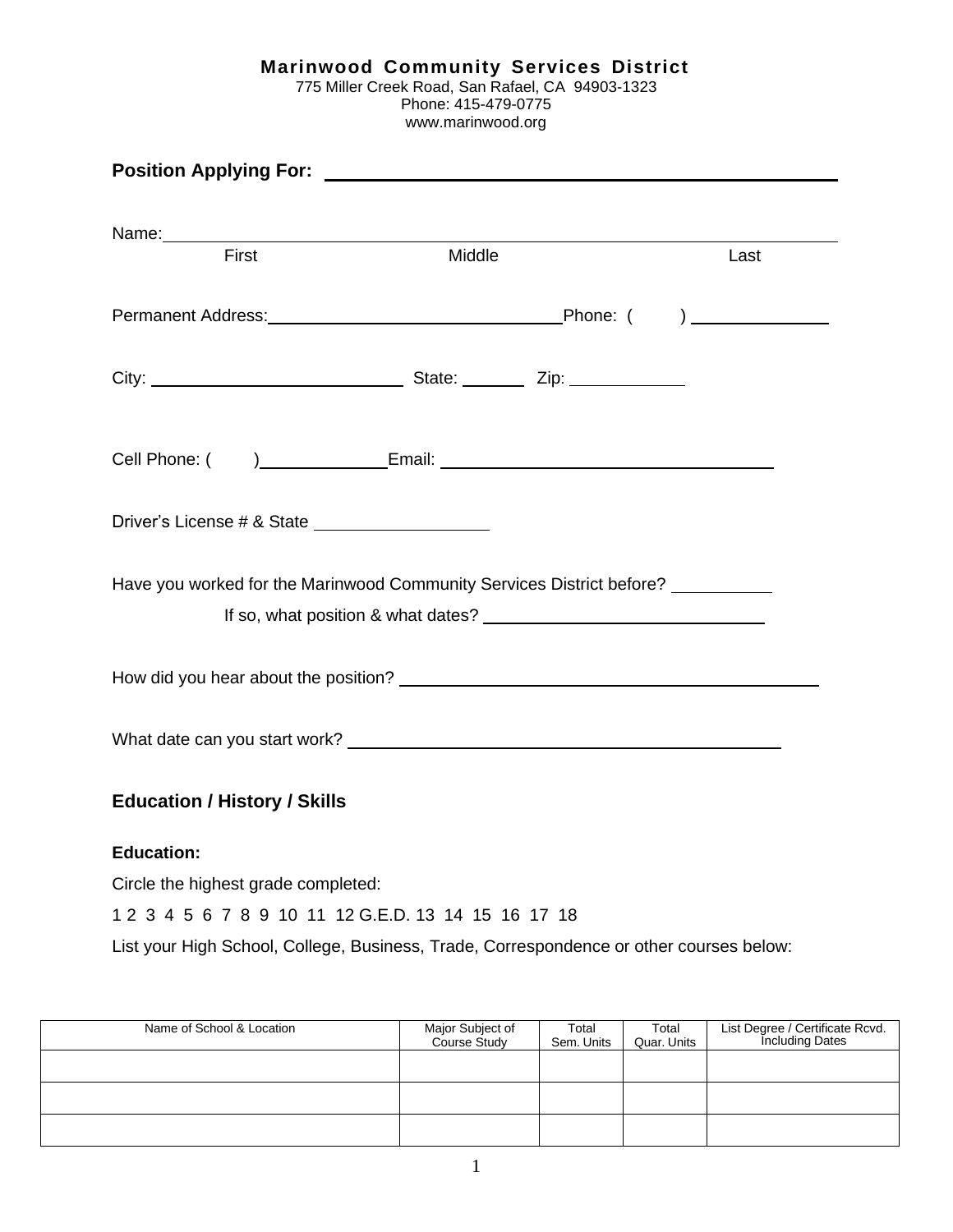| <b>Marinwood Community Services District</b>     |
|--------------------------------------------------|
| 775 Miller Creek Road, San Rafael, CA 94903-1323 |
| Phone: 415-479-0775                              |
| www.marinwood.org                                |

1. Are you at least 18 years of age? YES NO

- 2. Desired Number of hours each week:
- 3. Do you have any physical conditions which may limit your ability to perform the job you are applying for?

| <b>YES</b> | <b>NO</b> | lf١ |
|------------|-----------|-----|
|            |           |     |

yes, please explain

4. Have you, as an adult, ever been convicted of any law violation, excluding minor traffic violations?

| YES | NO. | If yes, please explain |  |
|-----|-----|------------------------|--|
|     |     |                        |  |

5. Have you ever been discharged or asked to resign?

| NO. | If yes, please explain |  |
|-----|------------------------|--|
|     |                        |  |

6. Do you have any relatives working for the Marinwood CSD?

YES NO If yes, please explain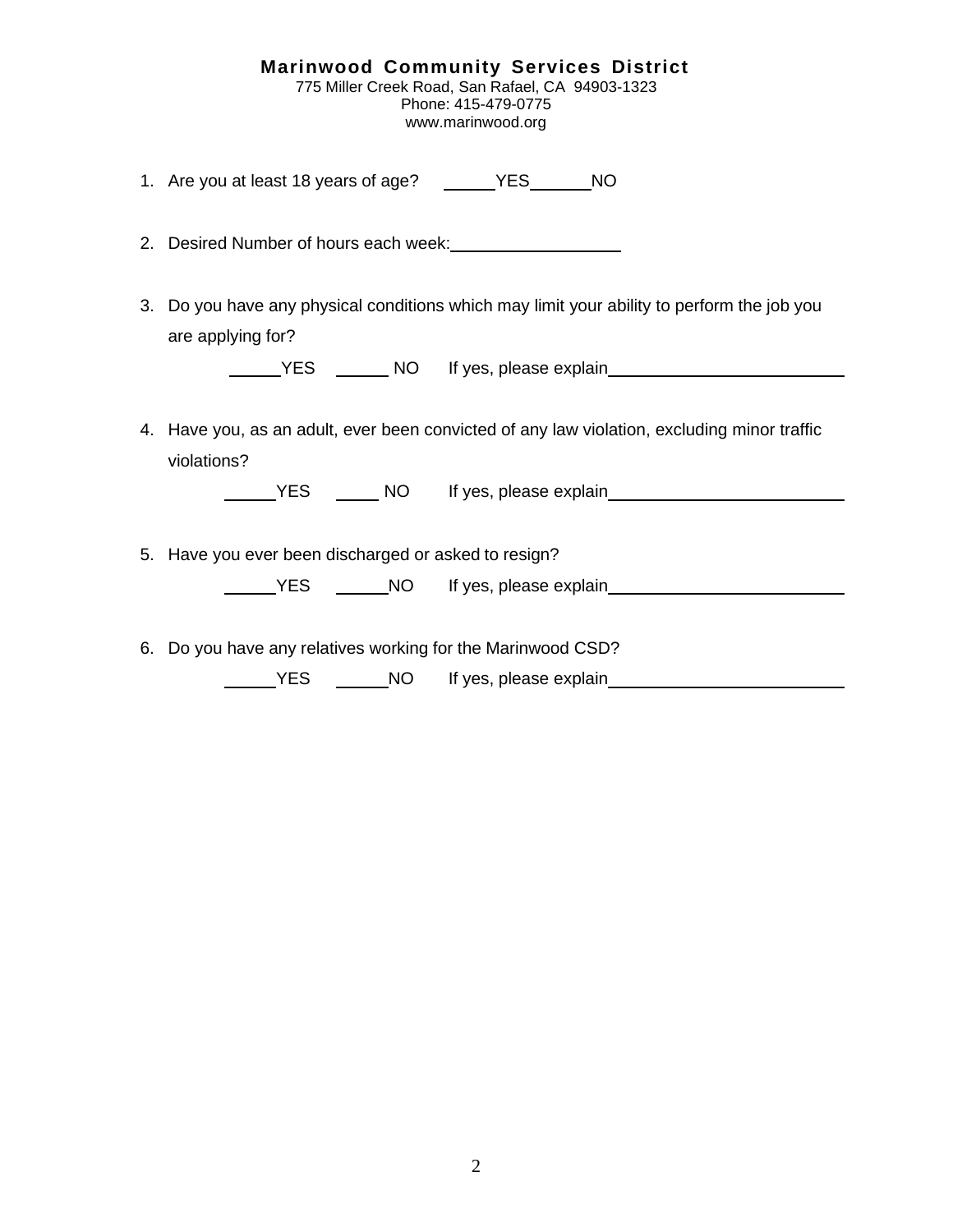#### **Marinwood Community Services District**

775 Miller Creek Road, San Rafael, CA 94903-1323 Phone: 415-479-0775 [www.marinwood.org](http://www.marinwood.org/)

**Employment History:** Please list any job-related voluntary or paid employment experience. Begin with your present or most recent position. Use additional sheets if necessary. You may submit a resume or other supporting documentation, but that does not substitute for completion of this section. **Do not write "see resume" in the "Duties" box. Present or past employers may be contacted.**

| From:<br>Mo./Yr.    | To:<br>Mo./Yr.           | Employer                            |      | Job Title          |
|---------------------|--------------------------|-------------------------------------|------|--------------------|
| Total<br>Yrs./Mos.  | <b>Hours</b><br>per week | <b>Street Address</b><br>Name/Phone | City | <b>Supervisors</b> |
| Reason for Leaving: |                          | Duties:                             |      |                    |
|                     |                          |                                     |      |                    |
|                     |                          |                                     |      |                    |

| From:               | To:          | Employer              |      | Job Title          |  |
|---------------------|--------------|-----------------------|------|--------------------|--|
| Mo./Yr.             | Mo./Yr.      |                       |      |                    |  |
| Total               | <b>Hours</b> | <b>Street Address</b> | City | <b>Supervisors</b> |  |
| Yrs./Mos.           | per week     | Name/Phone            |      |                    |  |
| Reason for Leaving: |              | Duties:               |      |                    |  |
|                     |              |                       |      |                    |  |
|                     |              |                       |      |                    |  |
|                     |              |                       |      |                    |  |

| From:<br>Mo./Yr.    | To:<br>Mo./Yr.           | Employer                            |      | Job Title          |
|---------------------|--------------------------|-------------------------------------|------|--------------------|
| Total<br>Yrs./Mos.  | <b>Hours</b><br>per week | <b>Street Address</b><br>Name/Phone | City | <b>Supervisors</b> |
| Reason for Leaving: |                          | Duties:                             |      |                    |
|                     |                          |                                     |      |                    |

**References:** Please list three (3) non-related individuals that we may contact:

| Name:    | Phone: | Relationship: |
|----------|--------|---------------|
| 2. Name: | Phone: | Relationship: |
| 3. Name: | Phone: | Relationship: |

**CERTIFICATE OF APPLICANT** – I certify that all statements made on this application are true and complete to the best of my knowledge. I understand that any false statements will subject me to disqualification or dismissal. I authorize Marinwood CSD to investigate my qualification, employment record or character through inquiries to any sources mentioned in the application, unless otherwise stated.

X

**Applicant Signature Date Signed**